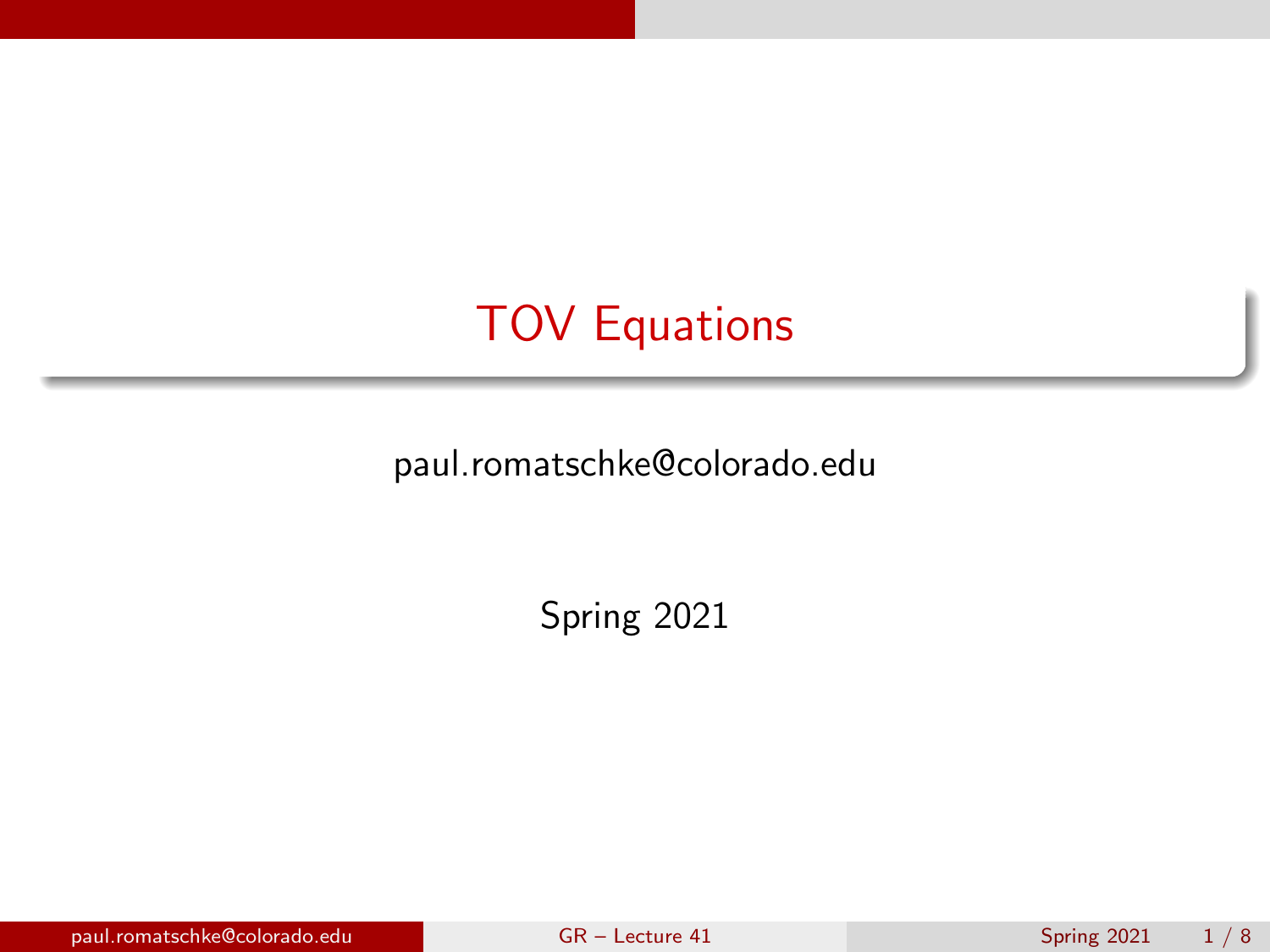- We have studied the Schwarzschild solution for a spherically symmetric static empty spacetime in lecture 22
- Stars do consist of matter, so Schwarzschild does not describe the structure of stars
- In this lecture, we derive the structure equations for static matter in GR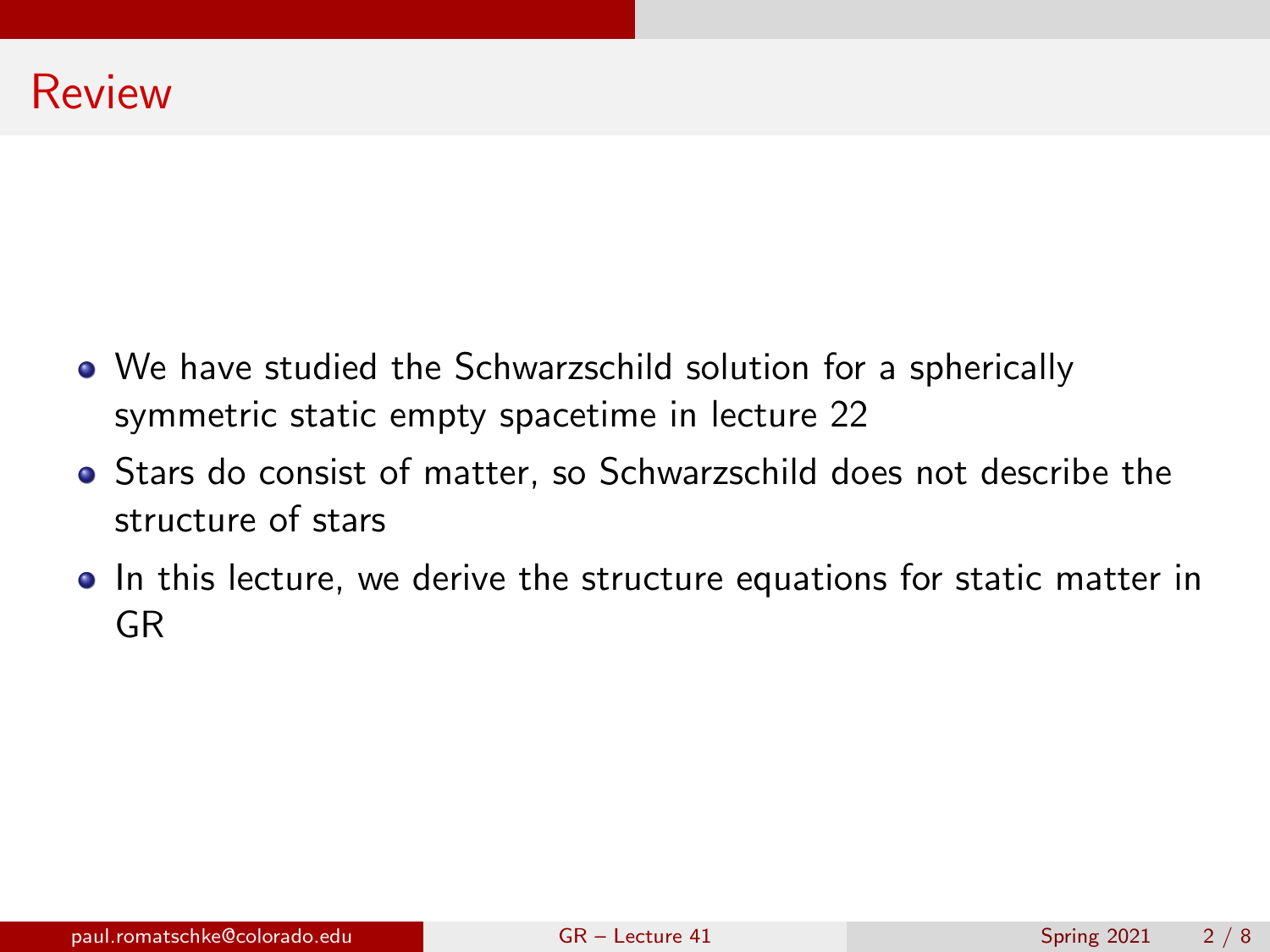### GR for Static and Spherically Matter

• Let's start again with the Einstein Equations with  $\Lambda = 0$ :

<span id="page-2-0"></span>
$$
R_{\mu\nu} - \frac{1}{2}g_{\mu\nu}R = 8\pi G T_{\mu\nu},
$$
 (41.1)

- We will look for static & spherically symmetric solutions
- For spherically symmetric problems, it is useful to employ spherical coordinates  $r, \theta, \phi$
- In spherical coordinates, the metric ansatz is

$$
ds^{2} = -A(r)dt^{2} + B(r)dr^{2} + r^{2}d\Omega^{2}. \qquad (41.2)
$$

(same as for Schwarzschild!)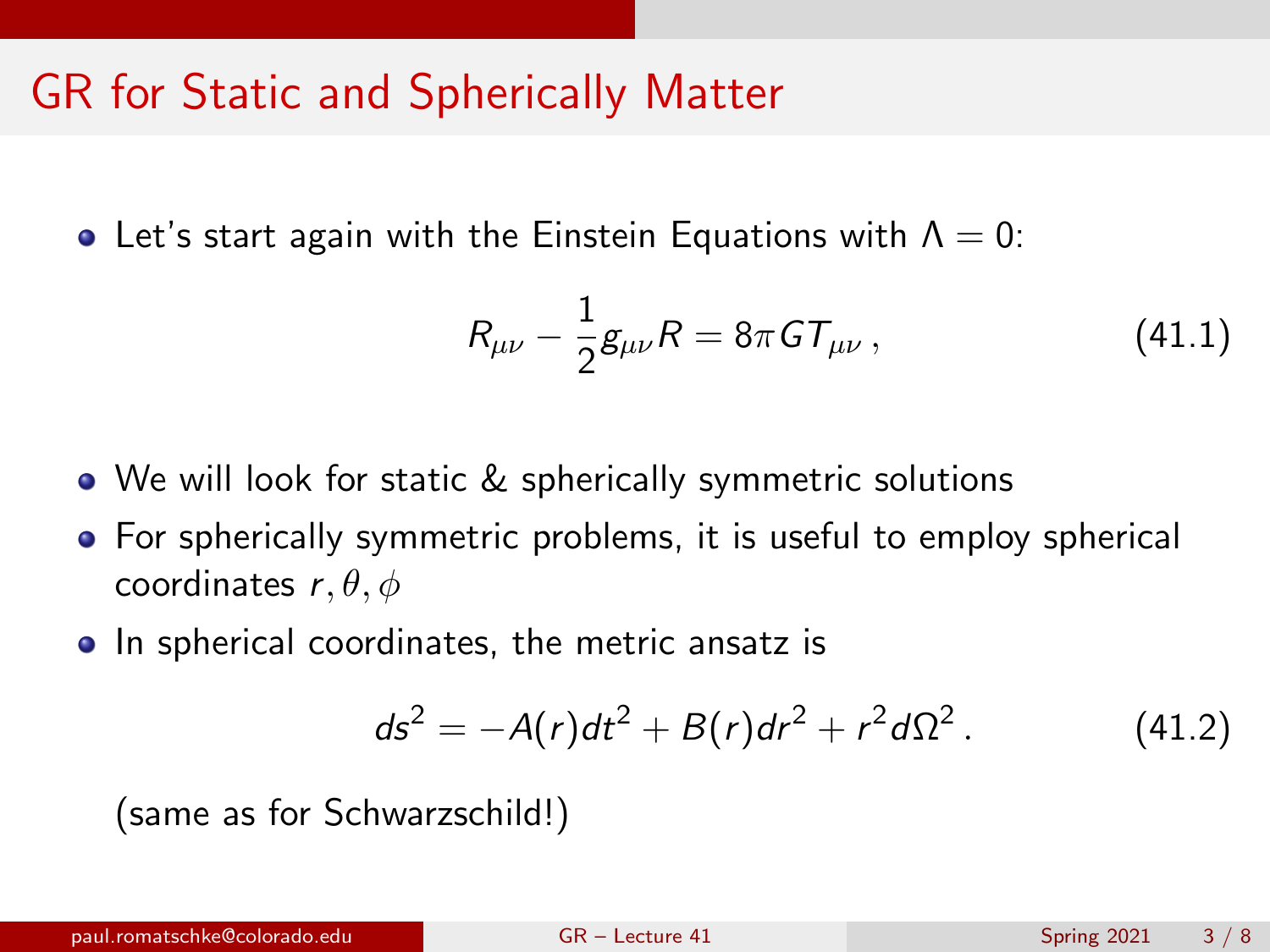#### Static Matter

- Unlike for Schwarzschild, we need to choose a form of the energy-momentum tensor  $\mathcal{T}^{\mu\nu}$
- Since we are interested in static situations, it's a reasonable approximation to take the perfect fluid form for  $\mathcal{T}^{\mu\nu}$ :

$$
T^{\mu\nu} = \epsilon u^{\mu} u^{\nu} + p \left( u^{\mu} u^{\nu} + g^{\mu \nu} \right). \qquad (41.3)
$$

• For a static fluid 
$$
u^{\mu} = (u^0, \vec{0})
$$
 so that  
\n
$$
-1 = u_{\mu}u^{\mu} = -A(u^0)^2.
$$
\n(41.4)

This implies  $u^0=A^{-\frac{1}{2}}$  or

$$
T_{\mu\nu} = \text{diag}\left(A\epsilon, B\rho, r^2\rho, r^2\rho\sin^2\theta\right). \tag{41.5}
$$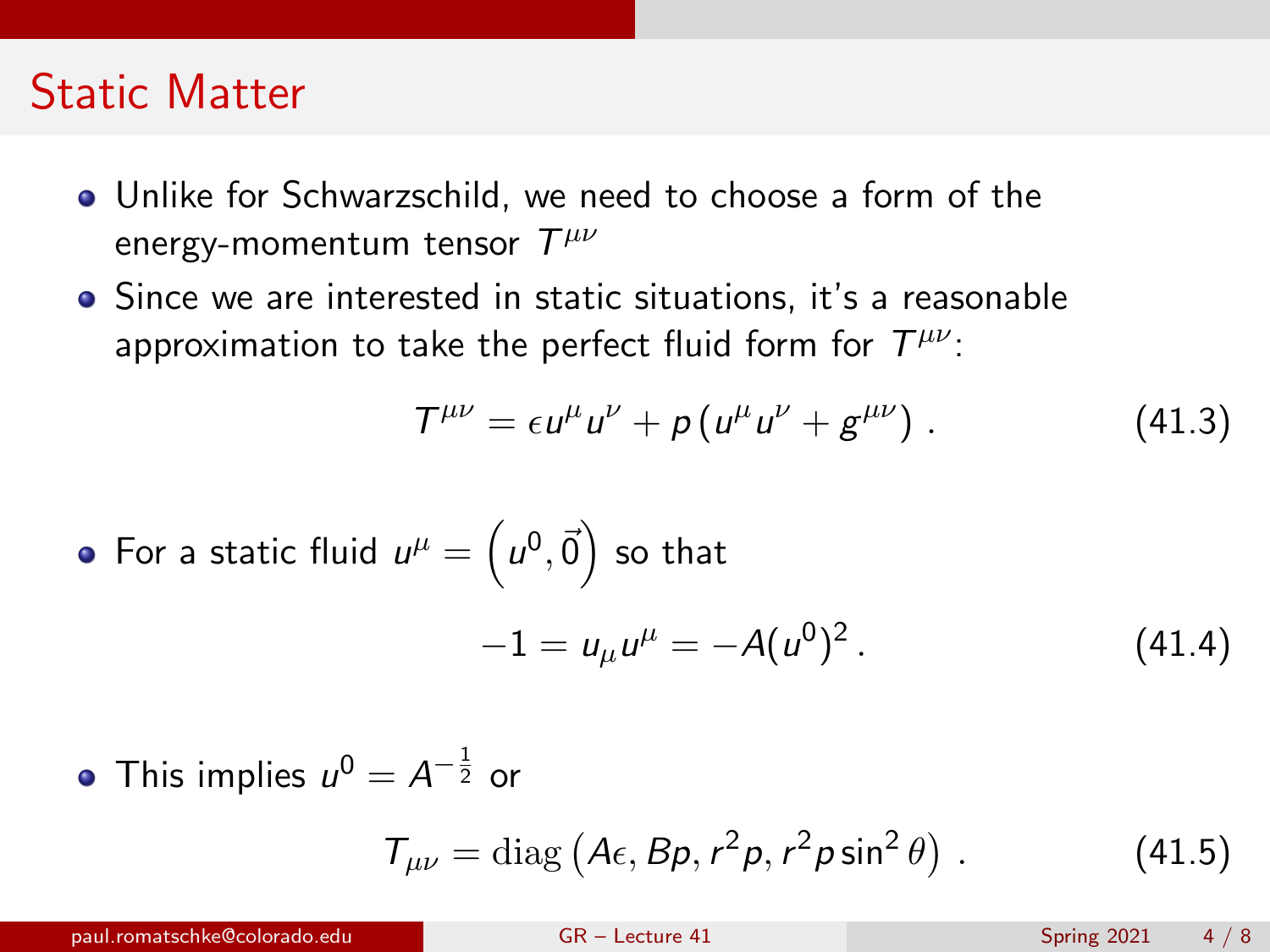### Einstein Equations

- From [\(41.1\)](#page-2-0), we get three independent equations, such as the tt, rr and  $\theta\theta$  components
- It's customary to change variables a bit by writing

$$
A(r) = e^{2\alpha(r)}, \quad B(r) = \frac{1}{1 - \frac{2GM(r)}{r}}, \quad (41.6)
$$

note the similarity to  $B(r)=\frac{1}{1-\frac{2GM}{r}}$  for Schwarzschild

• In terms of  $\alpha$ ,  $\beta$ , the tt, rr components from [\(41.1\)](#page-2-0) become

$$
M'(r) = 4\pi r^2 \epsilon, \quad \alpha' = \frac{GM + 4\pi r^3 G\rho}{r(r - 2GM)}.
$$
 (41.7)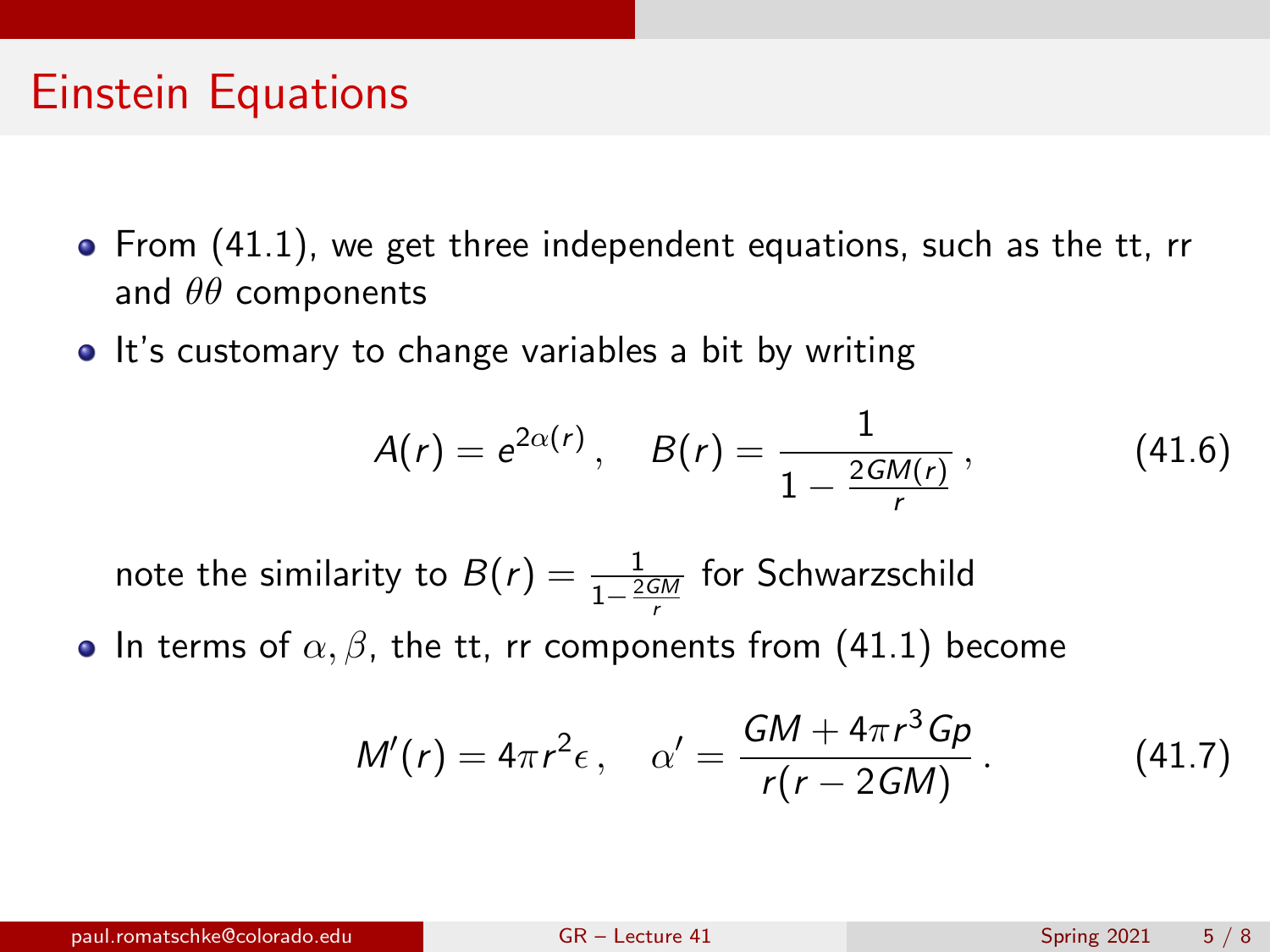## Matter Equations

- We could use the third independent component from [\(41.1\)](#page-2-0) to close the system
- However, it is much more economical to employ energy-momentum conservation:

$$
\nabla_{\mu}T^{\mu\nu}=0\,,\tag{41.8}
$$

- For a static system, only the spatial components contribute, e.g.  $\nu = r$
- Rewriting this as  $\nabla_{\mu}T^{\mu}_{r}=0$  we have

$$
(\epsilon + \rho)\alpha' = -\rho' \,. \tag{41.9}
$$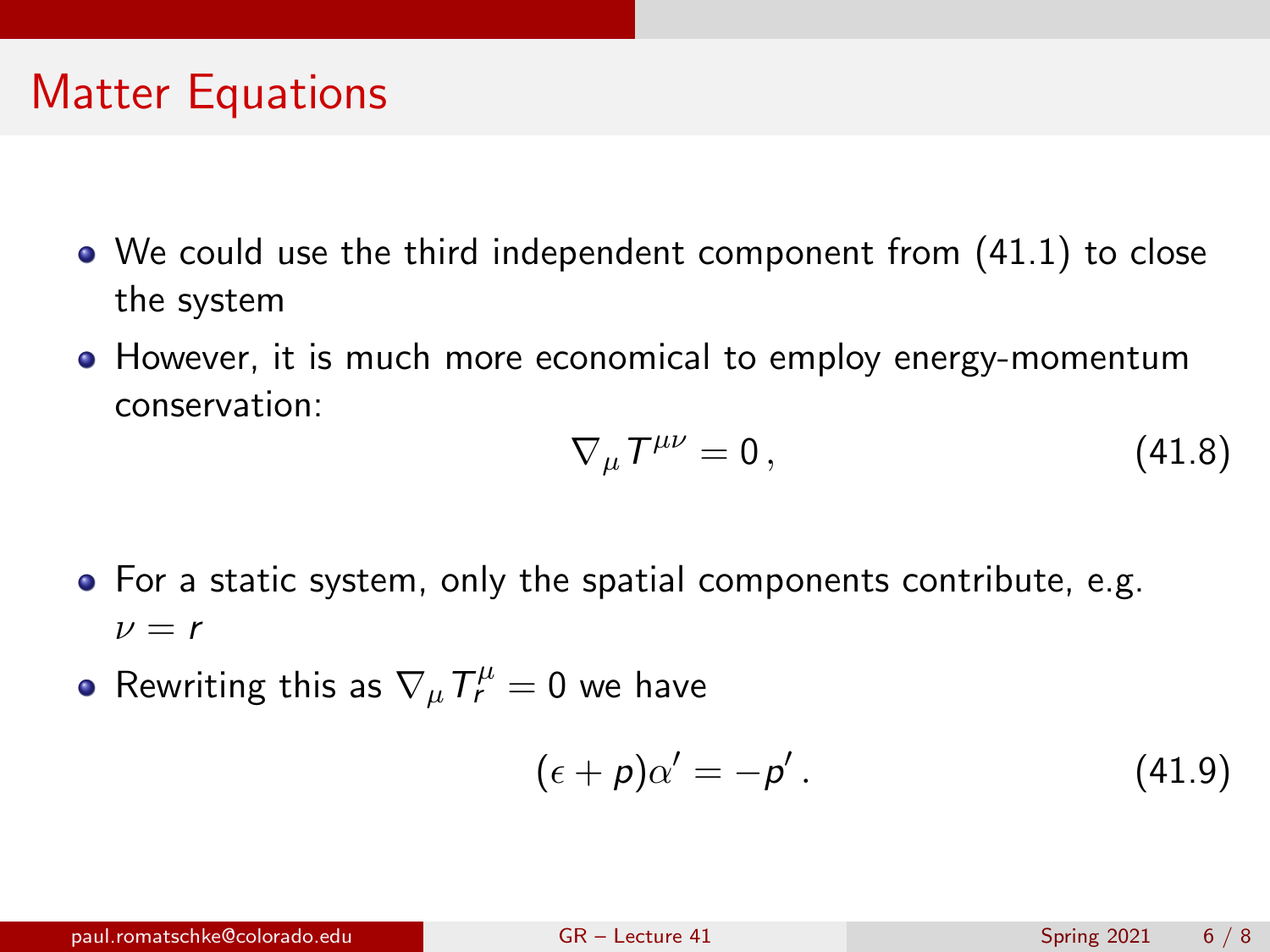# TOV Equations

**• Eliminating**  $\alpha$  **from the matter and Einstein equations we get a set of** two ordinary differential equations:

$$
M'(r) = 4\pi r^2 \epsilon, \quad p'(r) = -(\epsilon + p) \frac{GM + 4\pi r^3 G \rho}{r(r - 2GM)}.
$$
 (41.10)

- These are the equations of Tolmann, Oppenheimer and Volkov (simply known as TOV equations)
- They are 2 equations for three unknowns:  $\epsilon$ , p, M
- In order to solve them, we need to supply an equation of state  $p = p(\epsilon)$  for the matter